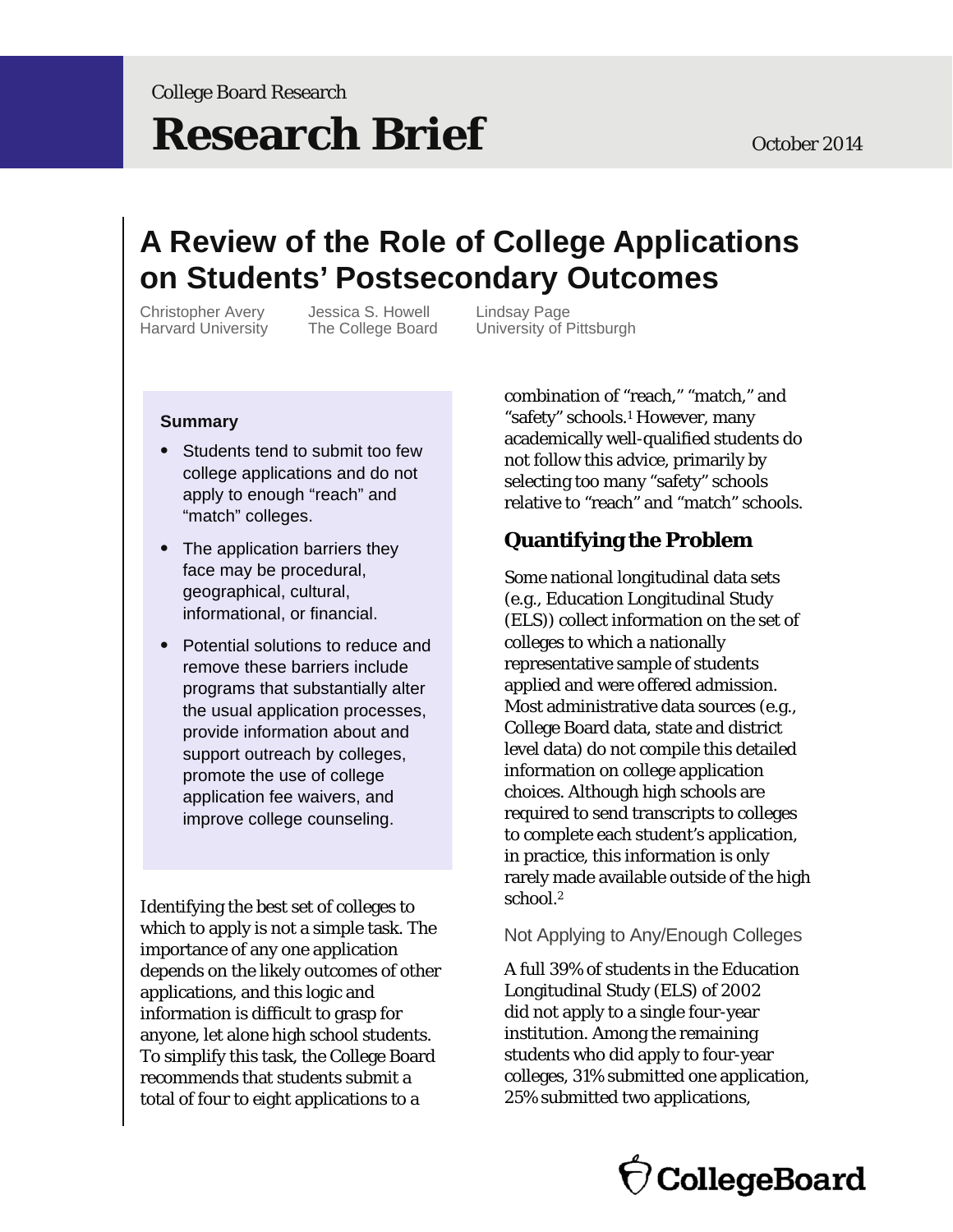17% submitted three applications, and 27% applied to four or more colleges.<sup>3</sup> Fu (2014) estimates that this striking percentage of students who do not apply could only be explained by financial motivations if the cost of the first college application was nearly \$2,000, far more than any actual application fee.

Although it is a tautology that students who do not apply to four-year institutions cannot realize their aspirations of attending a four-year institution, there is clear causal evidence that, even among four-year college applicants, those who submit a second or third application dramatically increase their probability of enrolling in a four-year college (Smith, 2013). Thus, applying to a sufficient number of colleges can be as important to eventual student outcomes as applying to any four-year colleges.

Among the 61% of students in the class of 2004 who applied to four-year colleges, 31% submitted only one application, 25% submitted two, 17% submitted three, and 27% applied to four or more colleges.

A well-known divergence exists between the set of high school seniors who say that they plan to enroll at four-year colleges and the set of high school seniors who actually apply to four-year colleges (see, for example, Avery & Kane, 2004). The Consortium on Chicago School Research conducted a large-scale survey project of nearly 7,000 high school seniors in the class of

2005 (Roderick, Nagaoka, Coca, & Moeller, 2008). Among students who said that they planned to attend a fouryear college in the fall after high school graduation, approximately 20% did not apply to a single four-year institution.4

 that among students with strong enough One explanation for this divergence between aspiration and application to four-year colleges is that many students who say that they want to attend a fouryear college are not actually college ready (and perhaps never really planned to apply). Yet, the Chicago survey finds academic credentials for (likely) admission to somewhat selective colleges, approximately 90% said that they wanted to attend a four-year college and only 81% actually applied to a fouryear college. That is, nearly 10% of students who were to attend college and who wished to attend a four-year college did not apply to one.5 Klasik (2012) finds somewhat similar results in analysis of the Education Longitudinal Study (ELS): Approximately 10%–15% of students who had taken a college entrance exam, had broadly sufficient academic qualifications, and expressed aspirations to enroll in a four-year college still did not apply to any fouryear colleges.

Not Applying to Enough "Reach" and "Match" Colleges

In their book *Crossing the Finish Line*, Bowen, Chingos, and McPherson (2009) popularized the idea of "undermatching," which occurs when students do not apply to and/or enroll in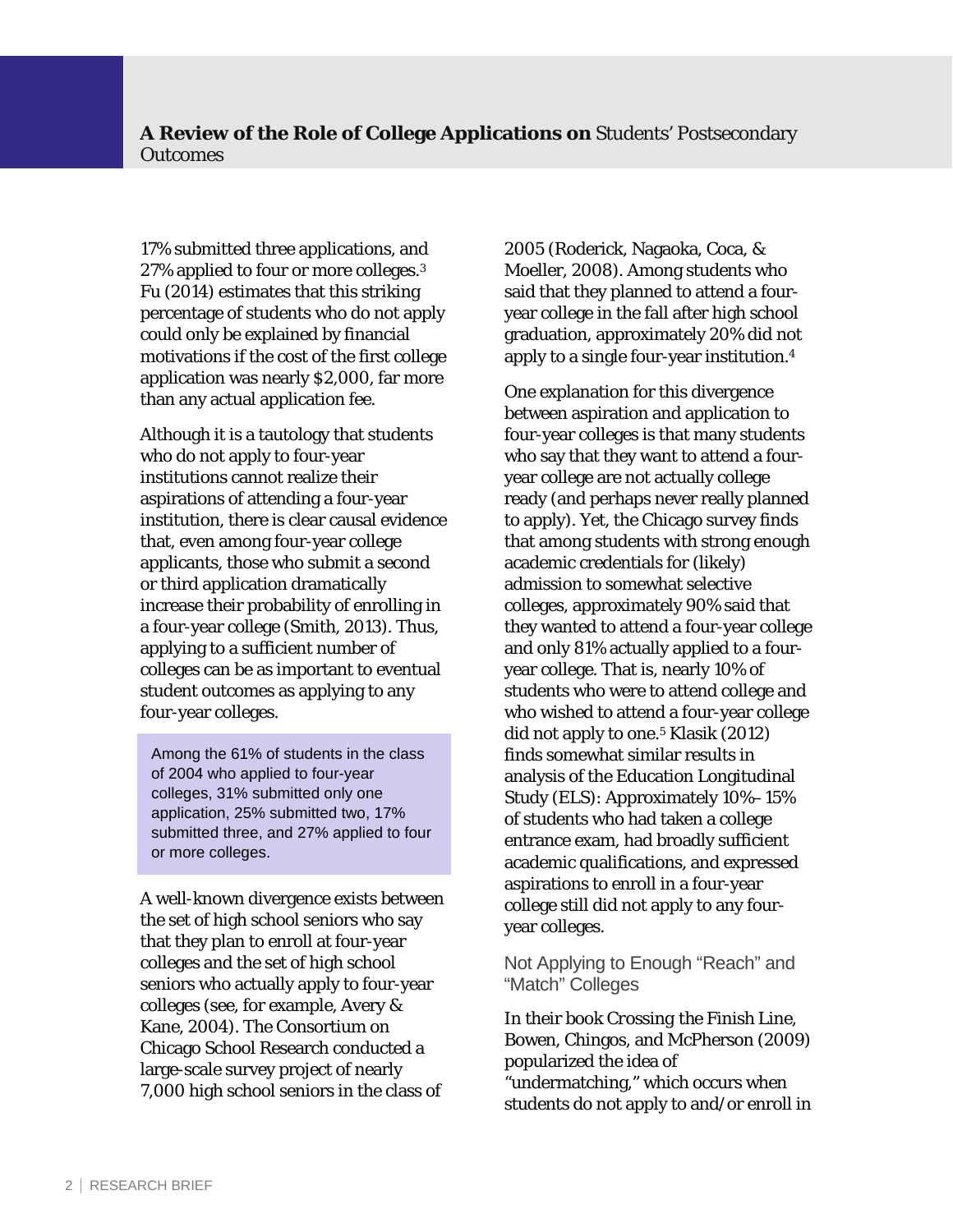institutions that would be considered a "reach" or "match" academically. One central thesis of this book is that many students limit their chances of completing a bachelor's degree by enrolling at less selective colleges than the ones aligned with their academic credentials. Consistent with this theory, the Consortium on Chicago School Research study described above finds that, among students with the academic background to be admissible to at least a "somewhat selective" four-year institution, only about 60% applied to at least one college that matched their academic credentials (Roderick et al., 2008).

 that matched their own academic The phenomenon described above is troubling because it appears to be particularly pronounced among students from low-income and first-generation families. Among ELS respondents who did not enroll in a college or university credentials, 66% of those in the lower half of the socioeconomic status (SES) distribution applied to zero match institutions, compared to 55% of their peers in the upper half of the SES distribution (Smith, Pender, & Howell, 2012). Using national data, Hoxby and Avery (2013) find that high-achieving, low-income students disproportionately apply to nonselective colleges, and less than 10% of them follow the successful college application strategies that tend to be used by their high-income peers with similar academic credentials.<sup>6</sup> Further, the relatively few highachieving, low-income students who do apply to sets of colleges that match the

guidelines suggested by the College Board tend to be geographically concentrated – predominantly attending a small set of well-known magnet and exam schools – making it challenging for typical college recruitment procedures to successfully reach them. Similarly, a survey of Virginia high school seniors with combined math and critical reading SAT® scores between 1200 and 1390 finds that low-income students were three times as likely (21 percent versus 7 percent) as other students to apply only to (self-identified) "safety" schools (Avery & Turner, 2010).

Low-income and first-generation students are much less likely to apply to colleges that match their academic credentials than their non-low-income and non-firstgeneration peers.

The research cited above provides suggestive evidence that the choice of college applications limits the prospects of qualified low-income students to complete a bachelor's degree. A burgeoning literature demonstrates a causal link between academic match and college completion. In numerous samples and using empirical methods designed to detect a causal relationship between academic match and college completion, this body of research resoundingly confirms that a student's choice of where to enroll and, as a key precursor, where to apply, substantively influences the probability of completing a bachelor's degree.7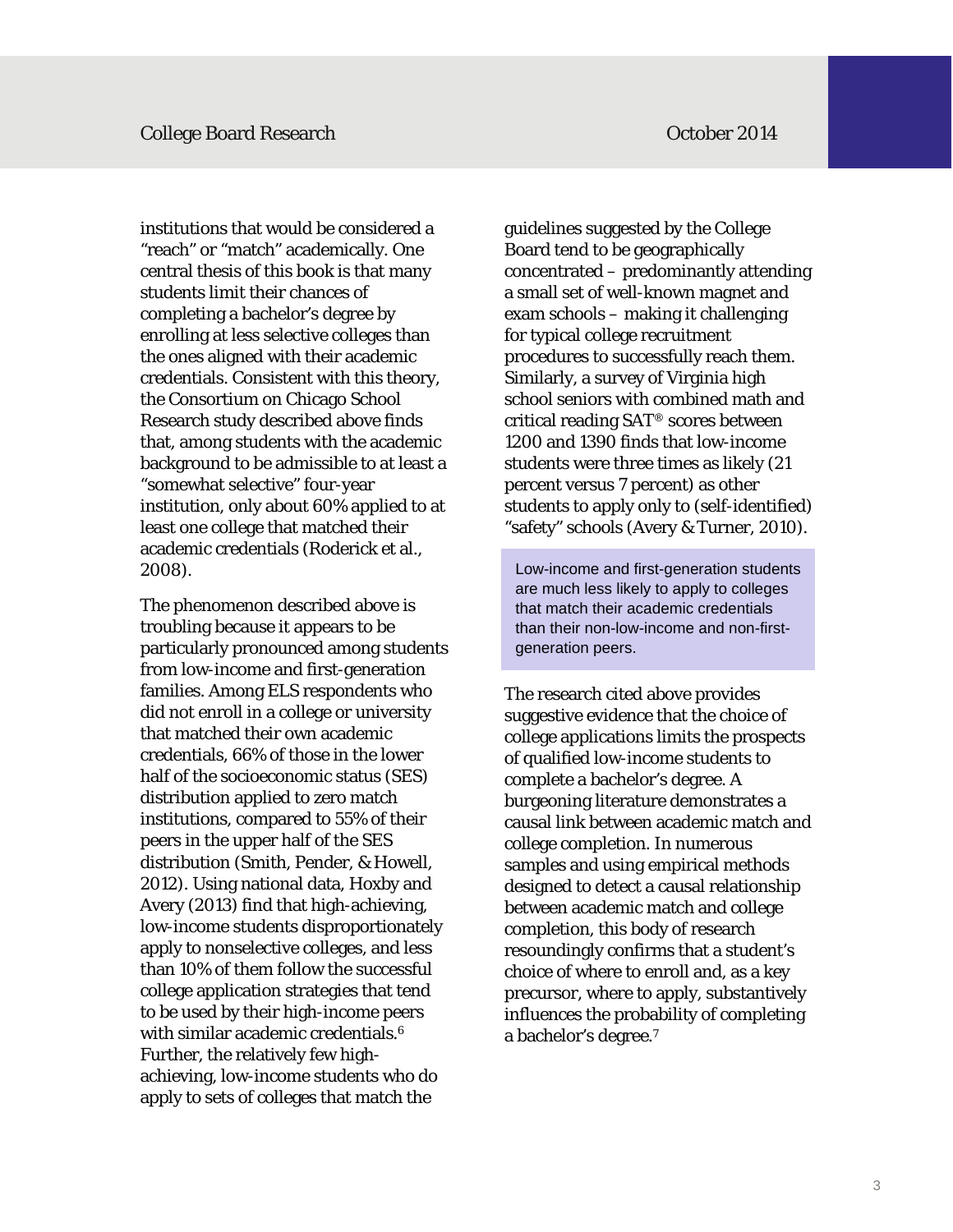# **Barriers**

 thereby reducing enrollment and degree Students who are academically prepared for college have already exerted considerable effort to position themselves for admission to a four-year college. Yet, as discussed above, some of these students do not apply at all or do not apply to the best set of colleges, completion.

 high school transcript, standardized test thus, potentially acts as a barrier.<sup>8</sup> A completed college application to a four-year college includes a number of pieces, including the application form, scores, and (possibly) an essay and recommendation letter(s). The vast majority of institutions charge an application fee, although low-income students qualify for fee waivers. Each one of these college application components requires some work and,

#### College Application Essay

 Smith, Hurwitz, and Howell (2014) find Perhaps the biggest challenge to completing a college application for some students is the required essay. that applications to a given college fall by an average of 4.5% when the college adds an essay to its application and increase by an average of 11% when it eliminates its required essay. The application essay alone cannot explain why some college-ready students do not apply to a four-year college because not all four-year colleges have an essay in their applications. The essay requirement may also be a barrier that

directs some students to apply only to less selective four-year colleges whose applications are relatively simple.

#### Geographical and Cultural Barriers

 where their families live. Others may home."10 Geographical proximity is the strongest predictor of college choice.<sup>9</sup> In addition to the potential cost savings associated with living at home, some students may also be driven by psychological motivations to attend college close to simply follow older siblings or previous graduates from their high schools. Data on 1.6 million sibling pairs of SAT takers reveal that one-fifth of younger siblings enroll in the same college as their older siblings (Goodman, Hurwitz, & Smith, 2014). Some students choose a college near to where they attended high school because their school counselors tend to recommend such colleges. One recent survey found that 21% of students and 44% of parents report that it is important to choose a college "close to

Students are dissuaded from applying to colleges that require an application essay and colleges located farther from home.

Cultural barriers, which are often difficult to quantify, may also play a substantial role in influencing students' college choices and may be linked with geographical preferences. Some evidence identifies that Hispanic students are more likely to choose a college that is geographically closer to home and report strong preferences for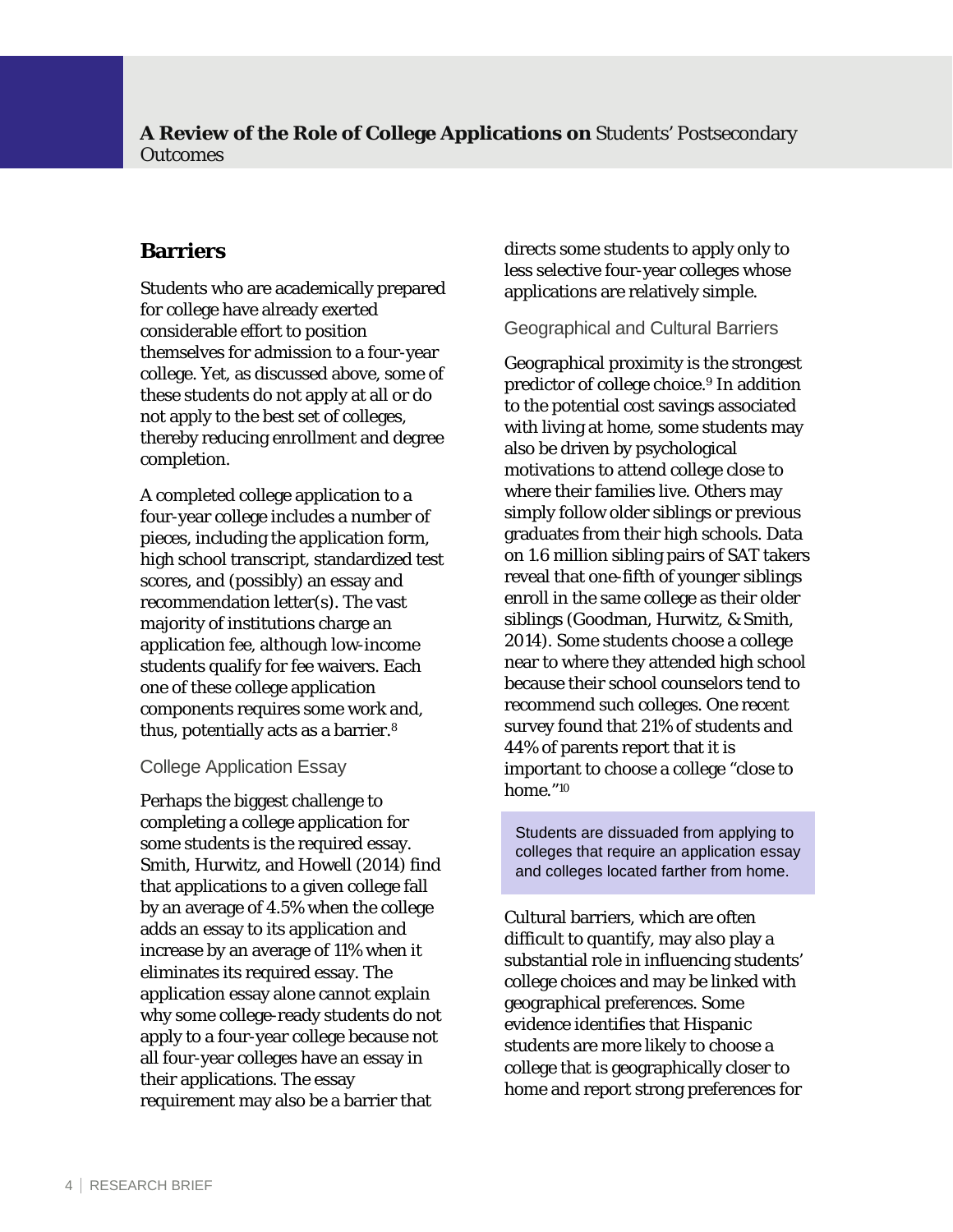living at home while enrolled. In 2006, 41.6% of Hispanic four-year college students were enrolled at institutions within 50 miles from their homes, compared to 34% of non-Hispanic white students, and Hispanic students are more likely to cite "I wanted to live near home" as a top reason for selecting their institution (Hurtado, Saenz, Santos, & Cabrera, 2008). Finally, students who do not know anyone at a particular college may simply conclude that they would be outsiders and would not thrive at that college. Counter to the anecdotal evidence on this topic, Hoxby and Avery (2013) find that high-achieving, lowincome students who apply to colleges like their high-income counterparts have nearly the same college admission and success outcomes as their high-income peers.

#### Informational Barriers

Beyond the application essay, the primary barrier for applying to more selective colleges is information. Students at high schools where relatively few of their classmates attend selective colleges may not be familiar with the set of colleges that would be natural choices; low-income students seldom have the resources to visit colleges that are not geographically proximate to their homes. Similarly, students may not be familiar with application strategies; some may not understand their academic credentials well enough to predict where they are likely to be admitted and so they may not be able to determine whether a particular college is a "reach" institution for them.

Many students, especially low-income students, lack information about the natural set of college options for them. In particular, they may not know that selective colleges often provide generous financial aid (i.e., they may be influenced by list price rather than net price for college tuition and fees). Informational barriers around college outcomes also exist; students may also not be aware that graduation rates are strongly correlated with college selectivity, and they may not even know the identity of less publicized private colleges that might be good matches for their skills and interests. Finally, clear evidence supports the finding that both the size and composition of students' college application portfolios are somewhat haphazardly determined and unduly influenced by the performance of athletics teams (Pope & Pope, 2012) and unofficial rules of thumb (Pallais, 2013).

The thrust of previous descriptive studies, as discussed above, is that most, but not all, students who are qualified for admission to a four-year college have aspirations to attend a four-year college (Roderick et al., 2008; Klasik, 2012). This leaves open the possibility that some students do not fully understand the benefits of completing a four-year college degree, especially with regard to future career opportunities and wages. Some previous studies find that lowincome students are actually quite accurate in their estimates of the average wages of college graduates and high school graduates without college degrees (Avery & Kane, 2004; Rouse, 2004; Dominitz & Manski, 1996).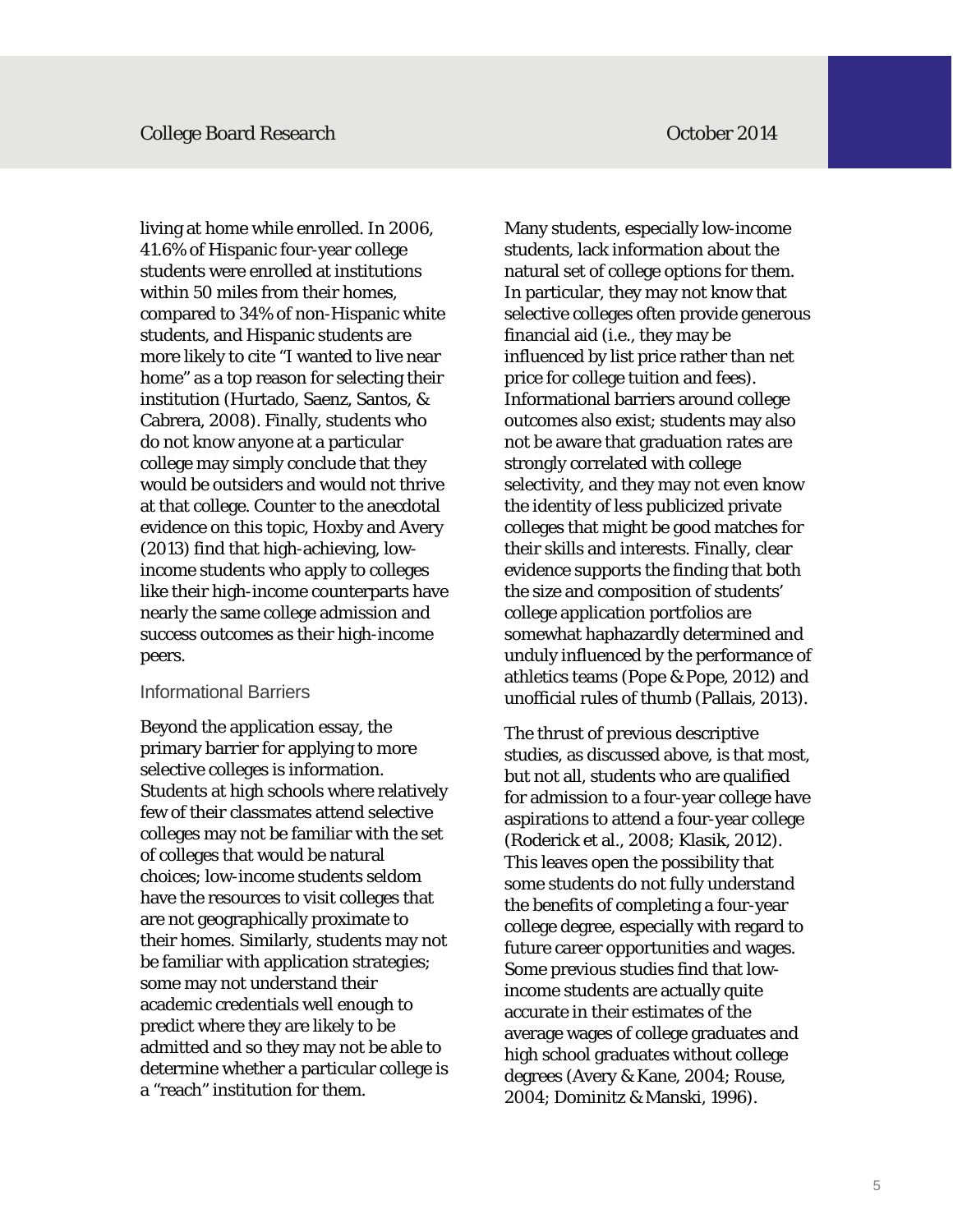Nevertheless, a recent study by Oreopoulos and Dunn (2012) finds that exposure to a three-minute video on the financial benefits of a postsecondary degree, combined with an introduction to a financial aid calculator, significantly increased the postsecondary aspirations of low-income high school seniors in Toronto. This result suggests that (lack of) financial literacy about the costs and benefits of college continues to limit educational aspirations for some otherwise qualified students.

Many academically qualified students still lack financial literacy about the costs and benefits of college, and they find that college application fees are prohibitive.

#### Financial Barriers

 enrollment (Smith et al., 2014). A final, possibly important barrier for low-income students is the college application fee. One recent study estimates that a 10% increase in a college's application fee corresponds to a 1% decrease in applications to that institution and, for racial/ethnic minority students, a 1.1% decrease in

Although the College Board and the National Association for College Admission Counseling (NACAC) play key roles in providing guidelines for college application fee waivers, there is no single governing board that sets the rules. Counselors and some colleges use considerable discretion in determining which students receive application fee waivers, resulting in errors in both directions. Some students who qualify

do not receive fee waivers for their college applications, while others receive fee waivers when they probably should not. Some automated application websites implicitly discriminate against students who are using application fee waivers by requiring them to submit hard copies of their applications, whereas students paying the application fee can apply electronically.11 The result is that students who qualify for college application fee waivers face unnecessary time and financial costs for their applications.

# **Potential Solutions**

There are a multitude of potential solutions for removing or reducing the college application barriers outlined above. We provide an overview of categories of solutions but acknowledge the difficulty of capturing a complete list of all activities and organizations working in this space. Additionally, the quality of evidence on the impact of the various types of solutions ranges substantially. Filling in these gaps in the evidence base is therefore strongly recommended.

#### Substantially Alter Traditional Application Processes

Several national nonprofit organizations, namely Posse Foundation and QuestBridge, conduct their own nomination and selection processes to match low-income students with selective private colleges. These programs bypass the ordinary college application process (completely in the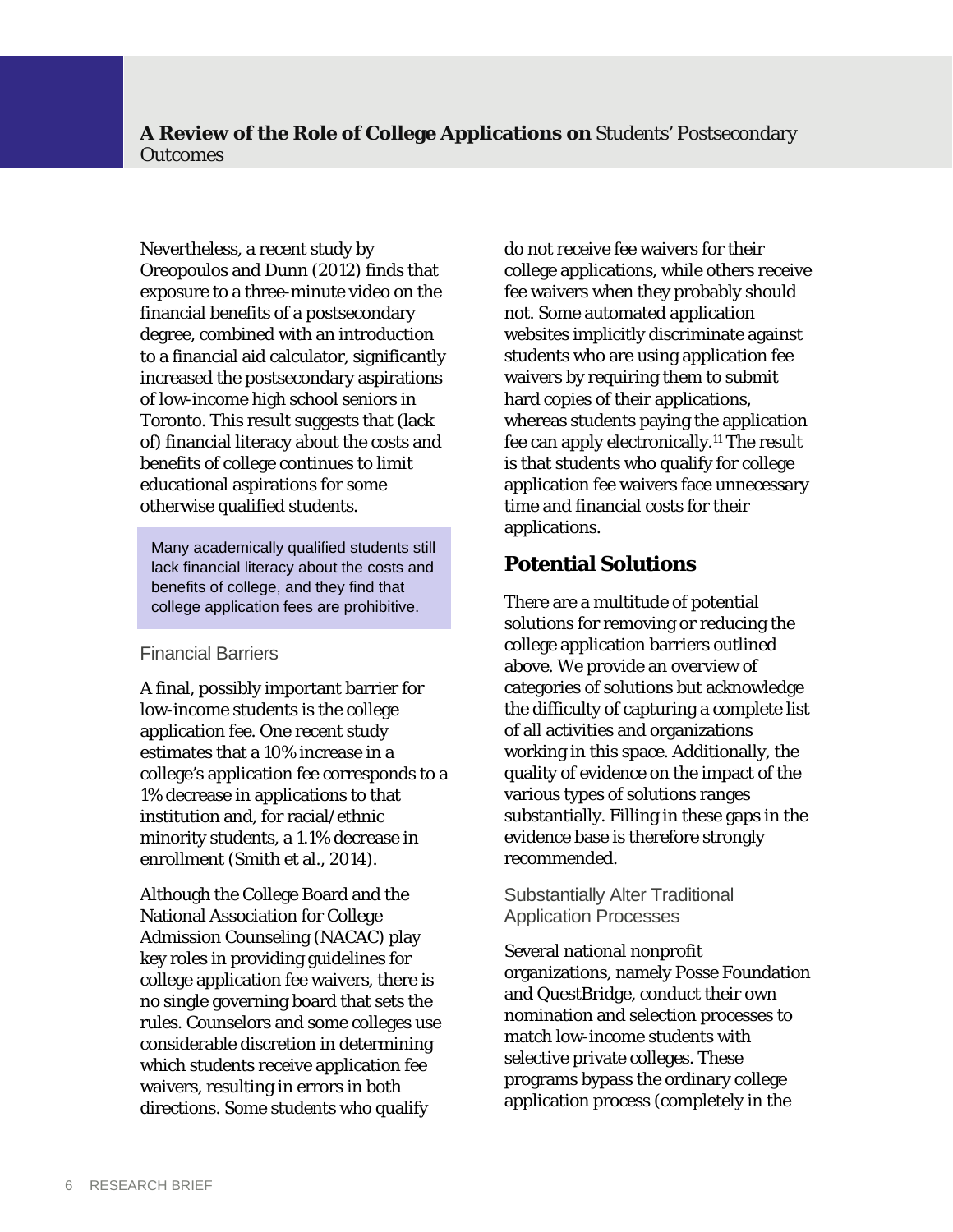familiar with selective colleges even if case of Posse and partially in the case of QuestBridge) and ensure that scholarship winners enroll at selective colleges where their families would be required to pay little, if any, of the cost of attendance. In addition, those students who participate in the scholarship process also become they do not win a scholarship. Neither of these programs has ever been the subject of a formal evaluation, so it is not clear if they are improving student outcomes or if they are primarily placing students at colleges like the ones where they would have enrolled anyway. It is also not clear if scholarship winners are especially successful in the colleges where they are placed.

Posse, QuestBridge, and the Common Application all implement novel approaches to streamlining and/or bypassing the traditional college application process, but more evidence of the impact of these approaches on students' outcomes is needed.

The Common Application provides a shared application that school officials and students may use to more easily apply to over 500 participating institutions. The research on the impact of the Common App yields somewhat ambiguous results; Liu, Ehrenberg, and Mrdjenovic (2007) find that institutional membership in (or use of) the Common Application increases applications by 5.7%–7.0%, while Smith, Hurwitz, and Howell (2014) find no discernible impact of Common Application adoption on the number of

applications participating institutions receive.

#### College Outreach Programs

 students.12 Many colleges have created expansive outreach programs, often bolstered by generous financial aid at more selective institutions, to try to attract low-income applicants. These programs often include a component of peer-to-peer counseling in an attempt to overcome cultural and/or informational barriers that might limit applications by and enrollment of low-income, firstgeneration, and racial/ethnic minority

One study of the first year of the Harvard Financial Aid Program (Avery et al., 2006) finds a significant increase in applications and enrollment among targeted students. The primary limitations of these outreach programs are that (1) they may simply "poach" low-income students from competitor schools rather than change outcomes for students who would not otherwise enroll at selective colleges, and (2) the aggregate effect of individual programs at a handful of selective colleges is still likely to be small.

#### Providing Information about Colleges

The White House college scorecard project provides standardized information about colleges, including detailed cost information as well as graduation rates.13 The only study of the effect of this information on decision making suggests that parents are drawn to colleges with higher graduation rates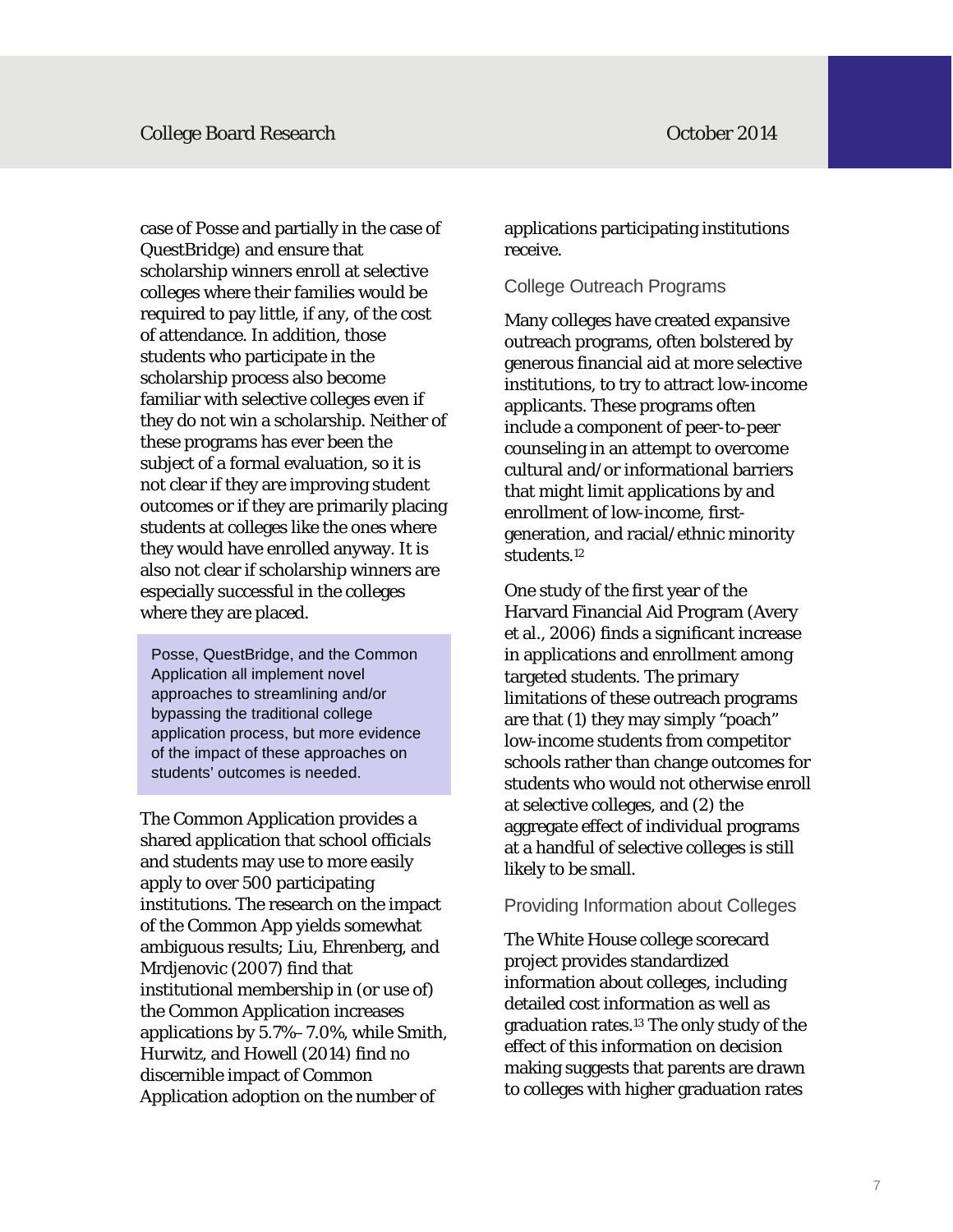(Kelly & Schneider, 2011), but this study only considered initial reactions and would have to be considered suggestive at best.14

The College Board's BigFuture™ website provides similar information about colleges as well as specific guidance about how to craft a balanced portfolio of college applications. Once again, there has been no direct test of the effects of this information on student choices or outcomes.

#### Creating a College-Oriented Culture

 at control schools (Fryer, 2012).15 Both the Chicago "Potholes" report (Roderick et al., 2008) and Radford (2013) identify high school culture as a critical factor that influences the college choices of students. While it is obviously difficult to change school culture with regard to college-going and choice, a number of school-based interventions have attempted to do so. One such intervention that included additional college counseling in the Houston Independent School District indicates a 4.3 percentage point increase in fouryear college enrollment for students at treatment schools compared to students

#### Providing College Counseling and Guidance

Another natural approach to favorably influencing the college application choices of students is to provide them with additional college counseling designed to overcome informational and procedural barriers. The existing

evidence on counseling, coaching, and mentoring solutions is discussed in detail in a companion brief (Avery, Howell, & Page, 2014).

Promoting the Use of College Application Fee Waivers

For low-income students who are discouraged by the cost of applying to college, fee waivers may promote college applications in general. Harvard's Strategic Data Project conducted a feewaiver intervention in Gwinnett County, Ga., mailing fee waiver forms to a randomly selected subset of students who qualified to receive them. However, the district still required these forms to be signed separately by school counselors, so the intervention can probably best be interpreted as an informational intervention where treatment group students were informed that they qualified for application fee waivers. The intervention had no discernible effect on college applications or choices (Nagy & Martin, 2012).

The Expanding College Opportunities intervention conducted by Hoxby and Turner (2013) provided no-paperwork college application fee waivers along with information on where and how to apply to selective colleges and semicustomized information about net price of attendance and degree completion rates at such colleges. Although the results based on the combined intervention receive the most attention, tests of the impact of the college application fee waivers alone indicate that these fee waivers were the most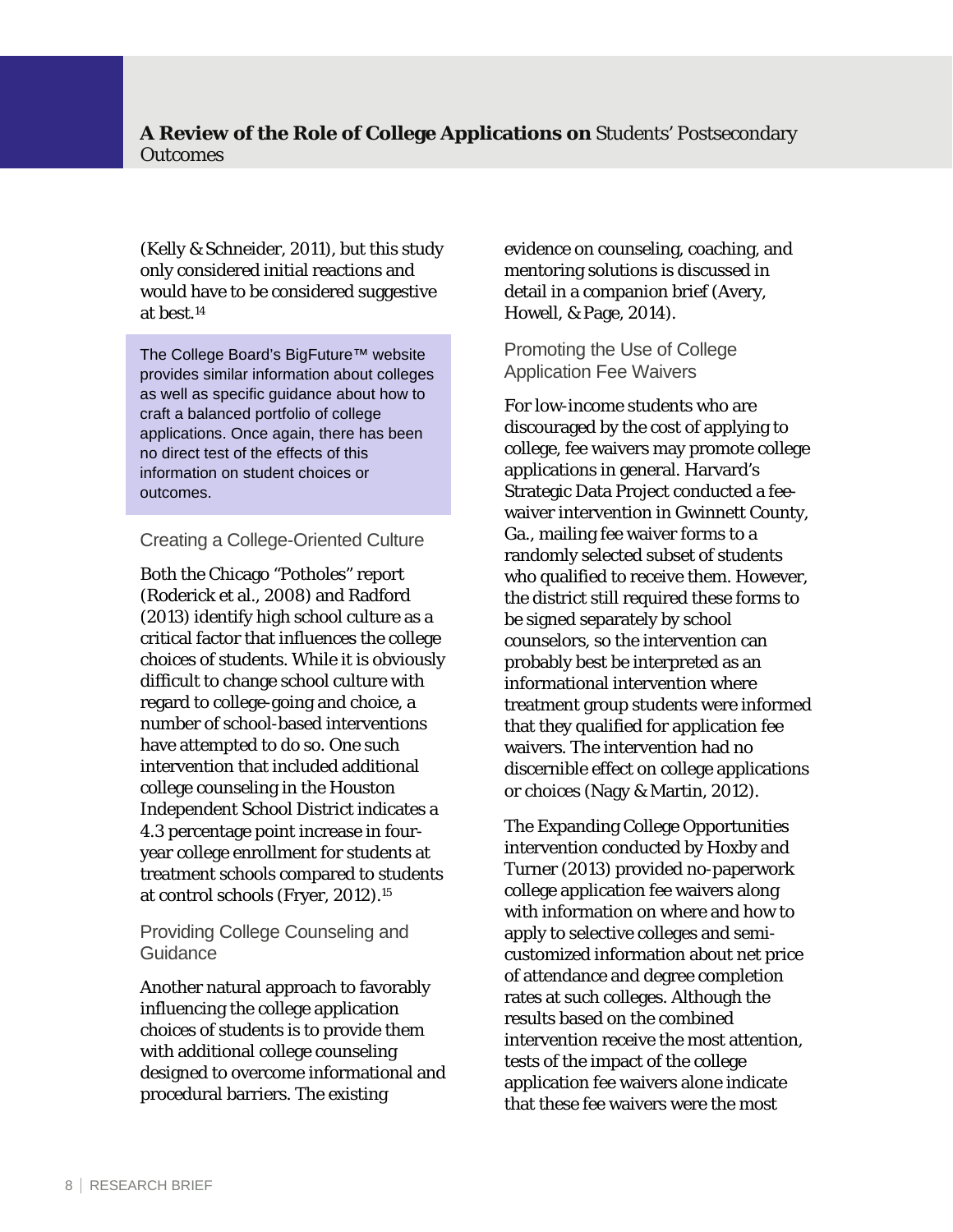important single mechanism that improved the choices and outcomes of students in that study.

# **Consequences and Implications**

Students who do not follow the College Board's guidelines for creating a college list limit their postsecondary options, in some cases dramatically so. At one extreme, students who do not apply to a four-year college at all completely limit their choice set. Similarly, well-qualified students who only apply to less/nonselective colleges consign themselves to institutions with relatively few resources, low graduation rates, and academically weaker college peers. Lowincome students typically underapply with regard to both the quantity and quality of college applications compared to higher-income students with similar academic qualifications. Thus, the choice of college application portfolio likely serves as an important mechanism that differentiates the college choices of low-income students from those of others.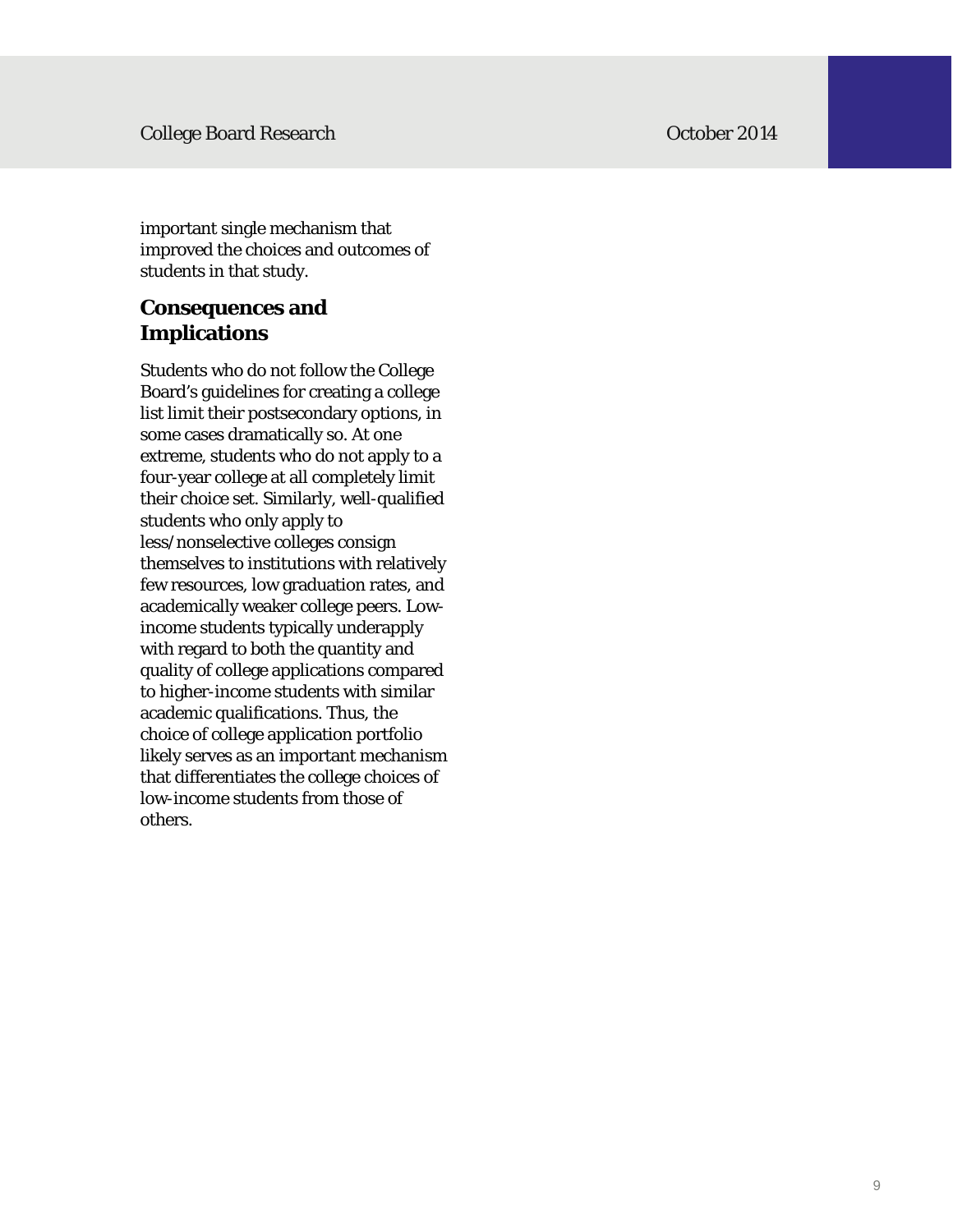#### **References**

- Avery, C., C. Hoxby, C. Jackson, K. Burek, G. Pope, & M. Raman (2006). "Cost Should Be No Barrier: An Evaluation of the First Year of Harvard's Financial Aid Initiative," National Bureau of Economic Research, Working Paper #12029.
- Avery, C., & T. Kane (2004). Student perceptions of college opportunities. The Boston COACH program. In C. Hoxby (ed.) *College choices: The economics of where to go, when to go, and how to pay for it*. Chicago: University of Chicago Press.
- Avery, C., J.S. Howell, & L.C. Page (2014). "A Review of the Role of College Counseling, Coaching, and Mentoring on Students' Postsecondary Outcomes," Research Brief, New York, NY: The College Board.
- Avery, C., & S. Turner (2010). "Playing the College Application Game: Critical Moves and the Link to Socio-Economic Circumstances," mimeo.
- Bowen, W.G., M.M. Chingos, & M.S. McPherson (2009). *Crossing the Finish Line*. Princeton, NJ: Princeton University Press.
- Carrell, S.E., & B. Sacerdote (2013). "Late Interventions Matter Too: The Case of College Coaching in New Hampshire," National Bureau of Economic Research, Working Paper #19031.
- Cohodes, S., & J. Goodman (2014). "Merit aid, college quality and college completion: Massachusetts' Adams Scholarship as an in-kind subsidy," *American Economic Journal: Applied Economics*, Forthcoming.
- Desjardins, S.L., H. Dundar, & D.D. Hendel (1999). "Modeling the college application decision process in a land-grant university," *Economics of Education Review, 18*: 117–132.
- Dominitz, J., & C. Manski (1996). "Eliciting student expectations of the returns to schooling," *Journal of Human Resources*, *31*(1): 1–26.
- Fryer, R. (2012). "Injecting Successful Charter School Strategies into Traditional Public Schools: Early Results from an Experiment in Houston," Retrieved from [http://conference.nber.org/confer/2](http://conference.nber.org/confer/2012/SI2012/LS/Fryer.pdf) 012/SI2012/LS/Fryer.pdf
- Fu, C. (2014). "Equilibrium tuition, applications, and enrollment in the college market," *Journal of Political Economy*, *122* (2):.225–281.
- Goodman, J., M. Hurwitz, & J. Smith (2014). "The Relationship Between Siblings' College Choices: Evidence from One Million SAT‐Taking Families," Harvard Kennedy School Working Paper. Retrieved from at http://j.mp/UJBC7A**.**
- Hastings, J., R. van Weelden, & J. Weinstein (2007). "Preferences, Information and Parental Choice Behavior in Public School Choice," National Bureau of Economic Research, Working Paper #12995.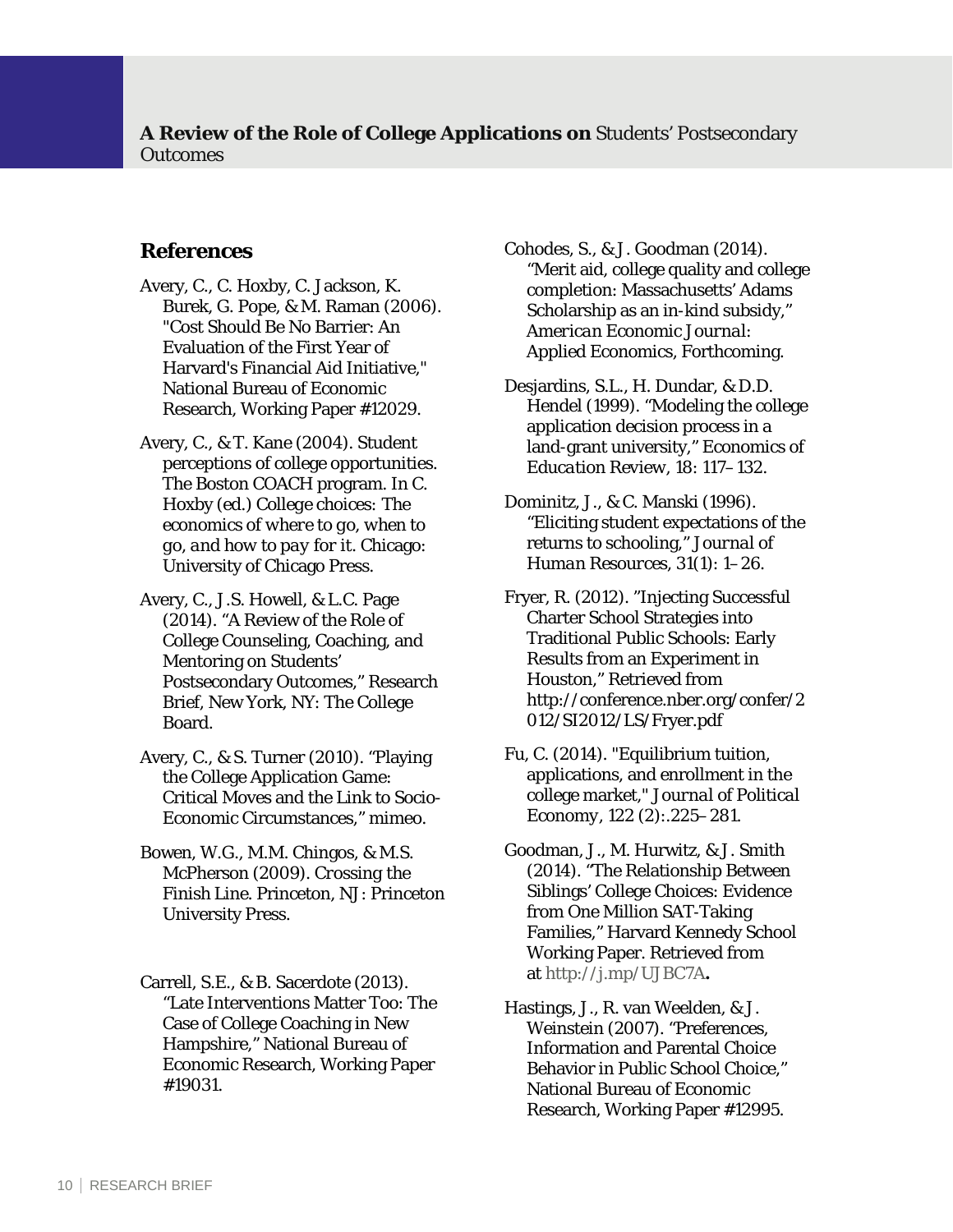#### College Board Research **College Board Research October 2014**

 academic achievement: Evidence Hastings, J., & J. Weinstein (2008). "Information, school choice and from two experiments," *Quarterly Journal of Economics*, *123*(4), 1373– 1414.

Hoekstra, M. (2009). "The Effect of Attending the Flagship State University on Earnings: A Discontinuity-Based Approach," *Review of Economics and Statistics*, 91 (4): 717-724.

- Horng, E.L., B.J. Evans, A.L. Antonio, J.D. Foster, H.S. Kalamkarian, N.F. Hurd, & E.P. Bettinger (2013). "Lessons learned from a data-driven college access program: The National College Advising Corps," *New Directions for Youth Development*, Winter (140): 55–75.
- Hoxby, C.M., & C. Avery (2013). "The Missing "One-Offs": The Hidden Supply of High-Achieving, Low Income Students," Brookings Papers on Economic Activity.

Hoxby, C.M., & S. Turner (2013). "Expanding College Opportunities for High-Achieving, Low Income Students," SIEPR Discussion Paper, Retrieved from [http://siepr.stanford.edu/?q=/syste](http://siepr.stanford.edu/?q=/system/files/shared/pubs/papers/12014paper.pdf.) m/files/shared/pubs/papers/12 014paper.pdf.

Hurtado, S., V.B. Saenz, J.L. Santos, & N.L. Cabrera (2008). "Advancing in Higher Education: A Portrait of Latina/o College Freshmen at Four-Year Institutions, 1975–2006." Higher Education Research Institute, University of California, Los Angeles.

Kelly, A.P., & M. Schneider (2011). "Filling in the Blanks: How Information Can Affect Choice in Higher Education," American Enterprise Institute For Public Policy Research.

Klasik, D. (2012). "The College Application gauntlet: A systematic analysis of the steps to four-year college enrollment," *Research in Higher Education, 53*, 506–549.

Kurlaender, M., & E. Grodsky (2013). "Mismatch and the paternalistic justification for selective college admissions," *Sociology of Education*, *86*: 294–310.

Liu, A.L., R.G. Ehrenberg, & J. Mrdjenovic (2007). "Diffusion of Common Application Membership and Admissions Outcomes at American Colleges and Universities," National Bureau of Economic Research, Working Paper #13175.

Nagy, E., & C. Martin (2012). "Report on College Application Fee Waiver Project," mimeo.

Oreopoulos, P., & R. Dunn (2012). "Information and College Access: Evidence from a Randomized Field Experiment," National Bureau of Economic Research, Working Paper #18551.

Pallais, A. (2013). "Small Differences that Matter: Mistakes in Applying to College," National Bureau of Economic Research, Working Paper #19480. Forthcoming in the *Journal of Labor Economics*.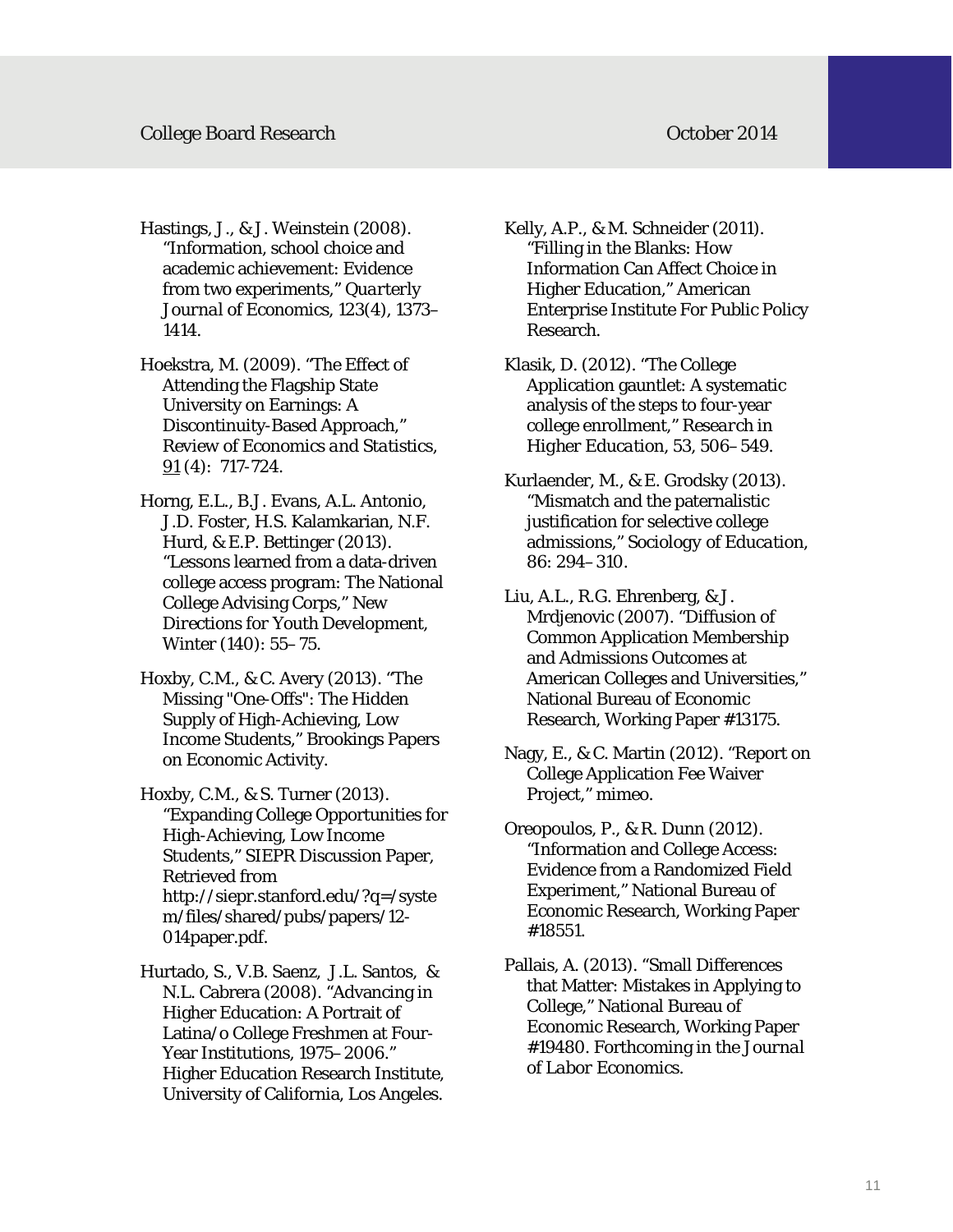- Pope, D. G., & J.C. Pope (2012). "Understanding college application decisions: Why college sports success matters," *Journal of Sports Economics*, doi:10.1177/1527002512445569.
- Radford, A. (2013). *Top student, top school? How social class shapes valedictorians go to college*, Chicago: University of Chicago Press.
- Roderick, M., J. Naraka, V. Coca, E, Moeller, K. Roddie, J. Gilliam, & D. Patton (2008). "From High School to the Future: Potholes on the Road to College," Consortium on Chicago School Research.

Rouse, C. (2004). "Low-Income students and college attendance: An exploration of income expectations," *Social Science Quarterly*, *85*(5).

Smith, J. (2013). "The effect of college applications on enrollment," *B.E. Journal of Economic Analysis & Policy, Contributions*, *14*(1): 151–188.

 Smith, J., M. Hurwitz, & J. Howell (2014). "Screening mechanisms and student responses in the college market," Forthcoming in the *Economics of Education Review*.

Smith, J., M. Pender, & J. Howell (2012). "The full extent of studentcollege academic undermatch," *Economics of Education Review*, *32*: 247–261.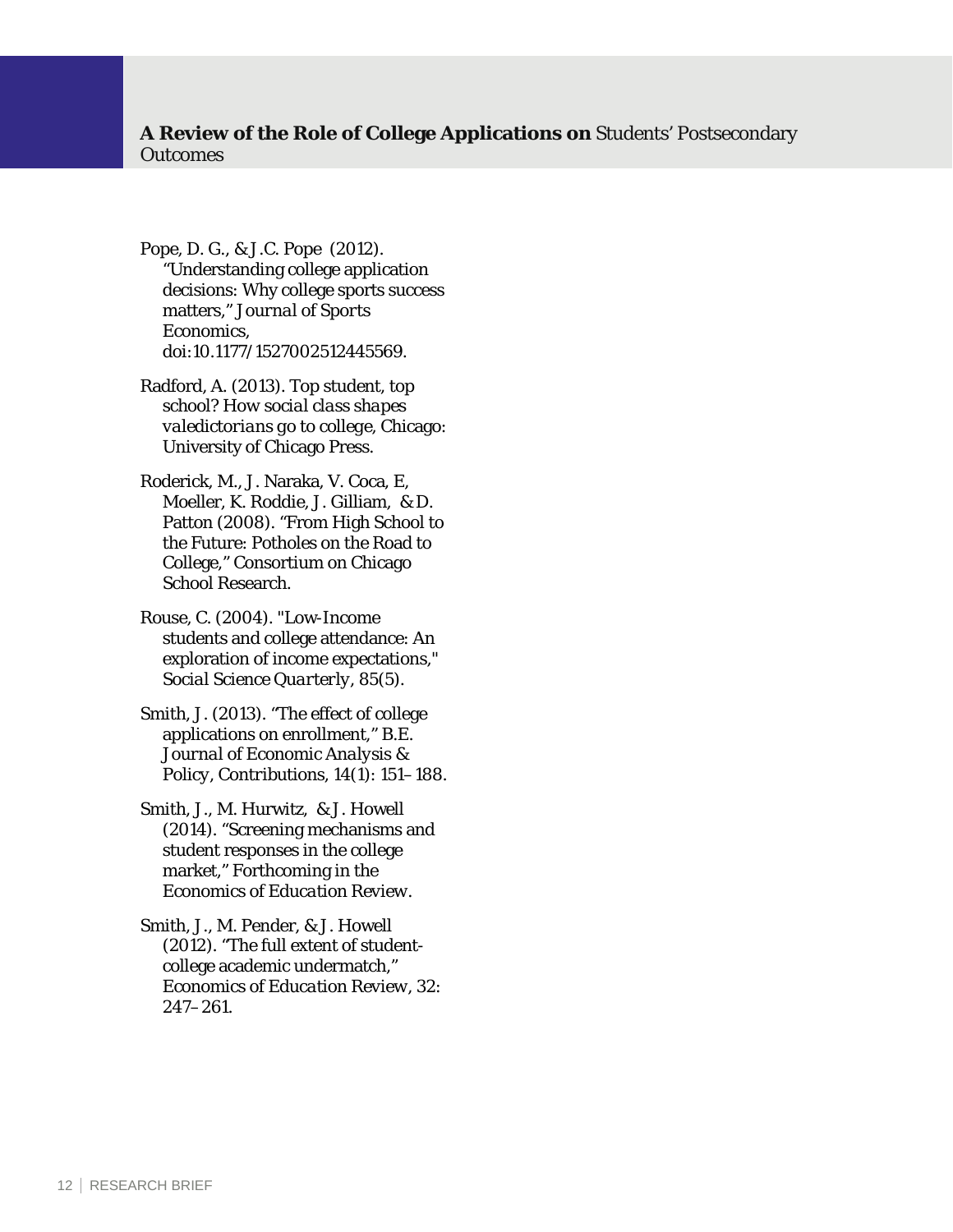### **About the Authors**

 Christopher Avery, Roy E. Larsen Professor of Public Policy at the Harvard John F. Kennedy School of Government, studies college application patterns and college enrollment choices for high school students. He can be reached at christopher\_avery@hks.harvard.edu.

Jessica S. Howell, executive director of policy research at the College Board, conducts research on access and success throughout the education pipeline. She can be reached at jhowell@collegeboard.org.

Lindsay C. Page, assistant professor of research methodology at the University of Pittsburgh School of Education, studies the college planning and transition patterns of low-income students. She can be reached at lpage@pitt.edu.

*This work is the product of a series of collaborations between the College Board and the Center for Education Policy Research at Harvard University. We are grateful to Melissa Bert, Marc A. Johnson, and Mark W. Robertson for exceptional assistance with this review of the literature.* 

# **About the College Board**

www.collegeboard.org. The College Board is a mission-driven not-for-profit organization that connects students to college success and opportunity. Founded in 1900, the College Board was created to expand access to higher education. Today, the membership association is made up of over 6,000 of the world's leading educational institutions and is dedicated to promoting excellence and equity in education. Each year, the College Board helps more than seven million students prepare for a successful transition to college through programs and services in college readiness and college success — including the SAT® and the Advanced Placement Program®. The organization also serves the education community through research and advocacy on behalf of students, educators and schools. For further information, visit

# About the Center for **Education Policy Research at Harvard University**

The Center for Education Policy Research (CEPR) at Harvard University is a unique partnership among districts, states, foundations, and university-based researchers designed to leverage the overwhelming amount of newly available school-, teacher-, and student-level data to address previously intractable policy questions in education and improve educational outcomes for all students. For further information, visit [cepr.harvard.edu.](http://cepr.harvard.edu.)

 © 2014 The College Board. College Board, Advanced Placement Program, SAT, and the acorn logo are registered trademarks of the College Board. BigFuture is a trademark owned by the College Board. All other products and services may be trademarks of their respective owners. Visit the College Board on the Web: **[www.collegeboard.org](http://www.collegeboard.org.)**.